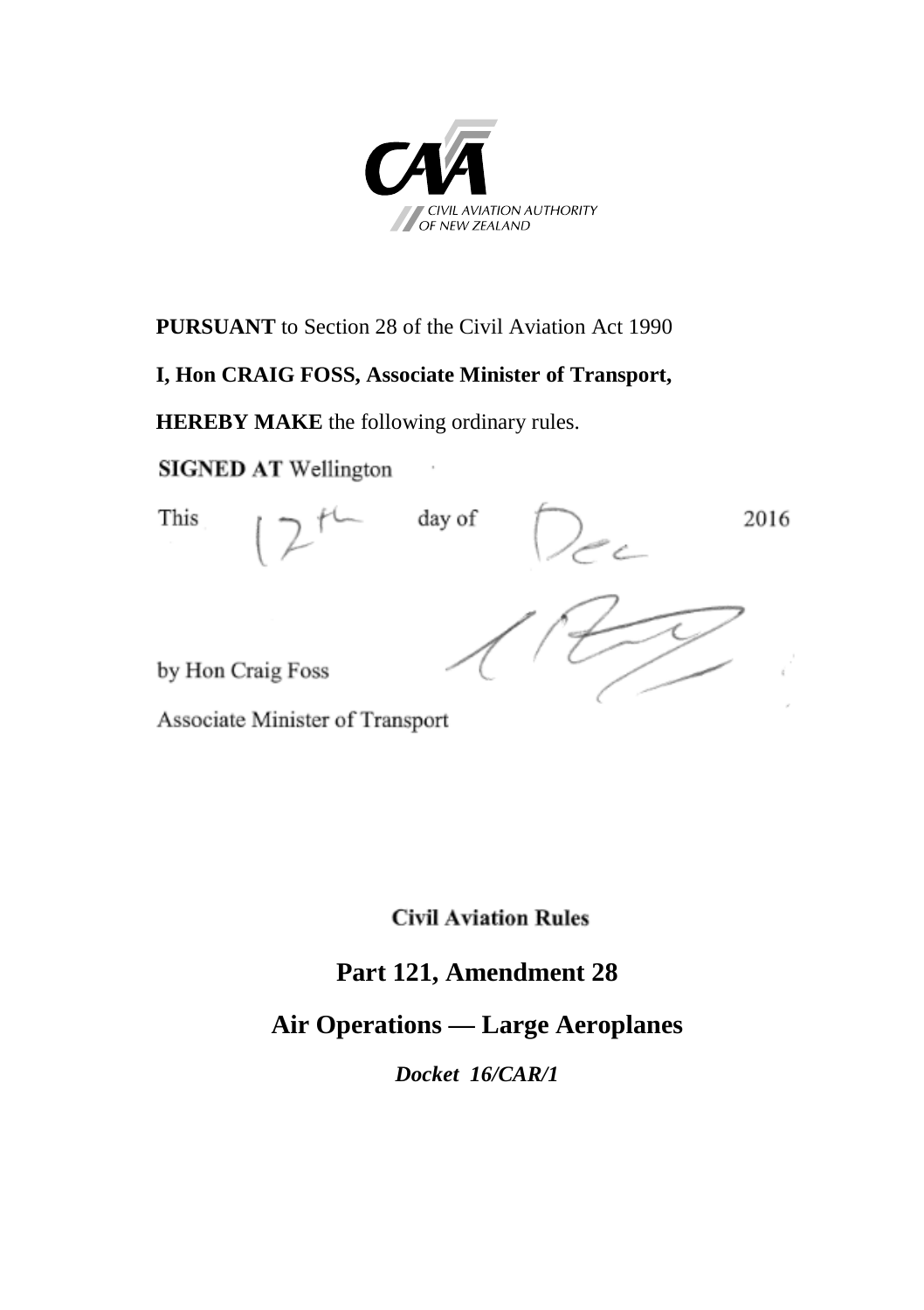# **Contents**

| <b>Part 121</b> |  |  |
|-----------------|--|--|
| 121.573         |  |  |
| 121.611         |  |  |
|                 |  |  |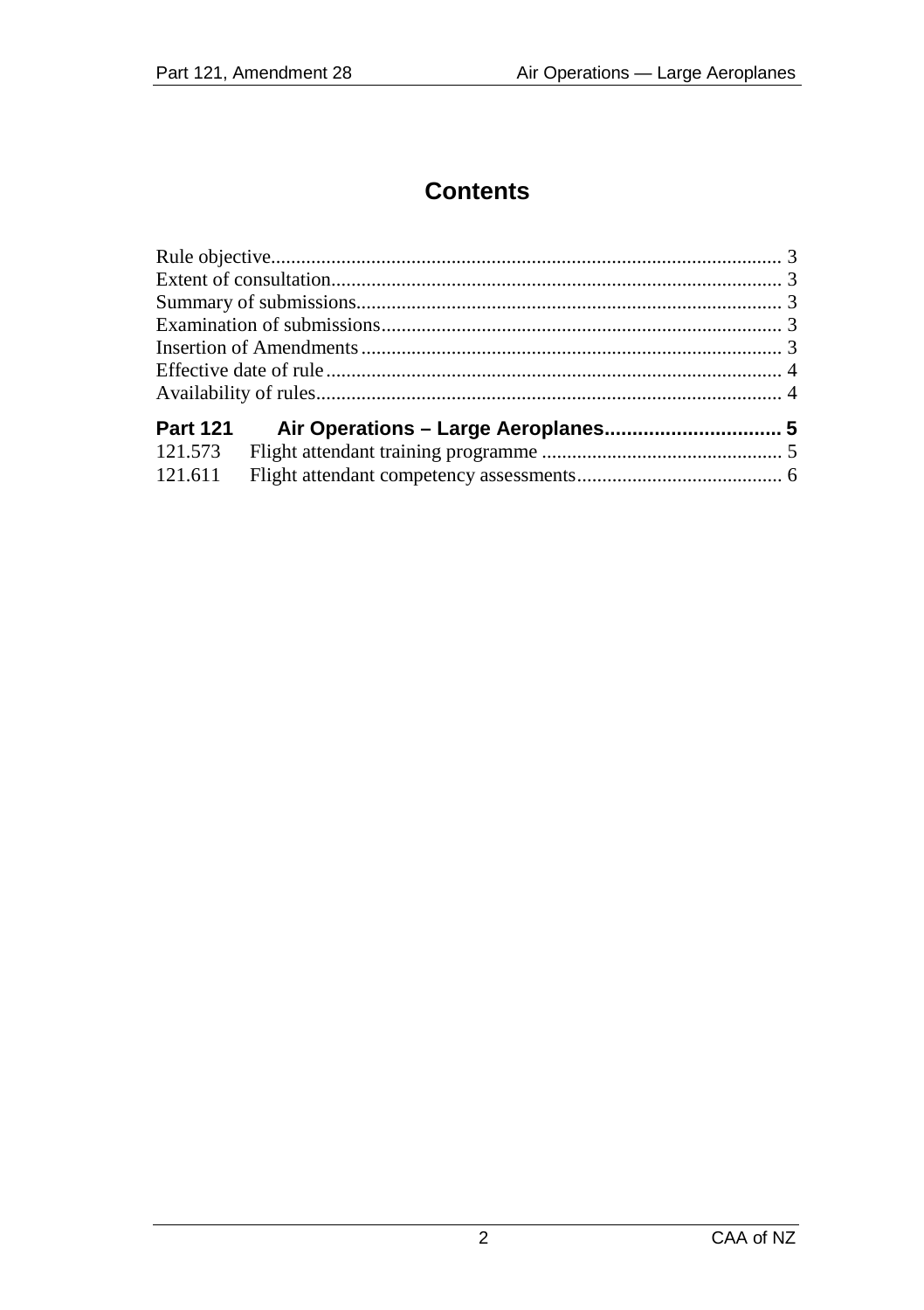## <span id="page-2-0"></span>**Rule objective**

The objective of amendment 28 to Part 121 is to correct an outdated reference to ICAO first aid training in rules 121.573(10) and 121.611 (11).

### <span id="page-2-1"></span>**Extent of consultation**

A Notice of Proposed Rulemaking, NPRM 16-01, containing the proposed changes to Part 121 was issued for public consultation under Docket 16-01 on 2 June 2016.

The publication of this NPRM was published on the CAA website and emailed to subscribers of the automatic alert service provided by the CAA.

A period of 27 days was allowed for comment on the proposed rules.

## <span id="page-2-2"></span>**Summary of submissions**

Six written submissions and no oral comments were received on the NPRM. These submissions and comments have been considered and as a result a minor and non-controversial amendment is being made to rule 91.605 and two new definitions are being inserted in Part 1 to clarify the definition of "Instrument runway".

A summary of submissions for this NPRM is available on the CAA website.

No submissions were received in relation to the proposed amendments to Part 121.

#### <span id="page-2-3"></span>**Examination of submissions**

Submissions may be examined by application to the Docket Clerk at the Civil Aviation Authority between 8:30 am and 4:30 pm on weekdays, except statutory holidays.

## <span id="page-2-4"></span>**Insertion of Amendments**

This Part was amended by:

rules  $121.573(10)$  and  $121.611(11)$  were amended to replace an outdated reference to ICAO first aid training with the current ICAO requirements.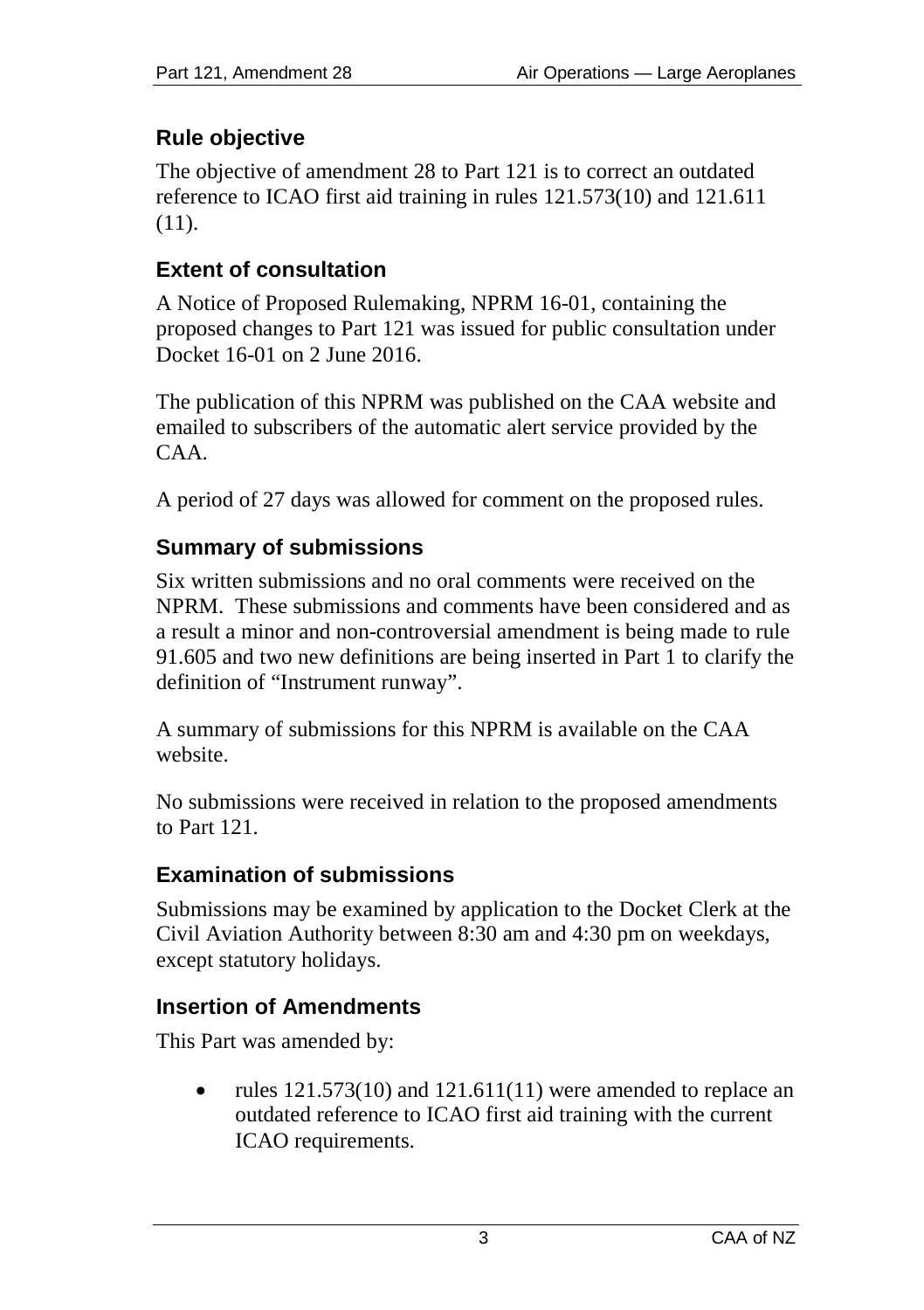### <span id="page-3-0"></span>**Effective date of rule**

Amendment 28 to Part 121 comes into force on 10 March 2017

#### <span id="page-3-1"></span>**Availability of rules**

Civil Aviation Rules are available from–

CAA web site: <http://www.caa.govt.nz/> Freephone: 0800 GET RULES (0800 438 785)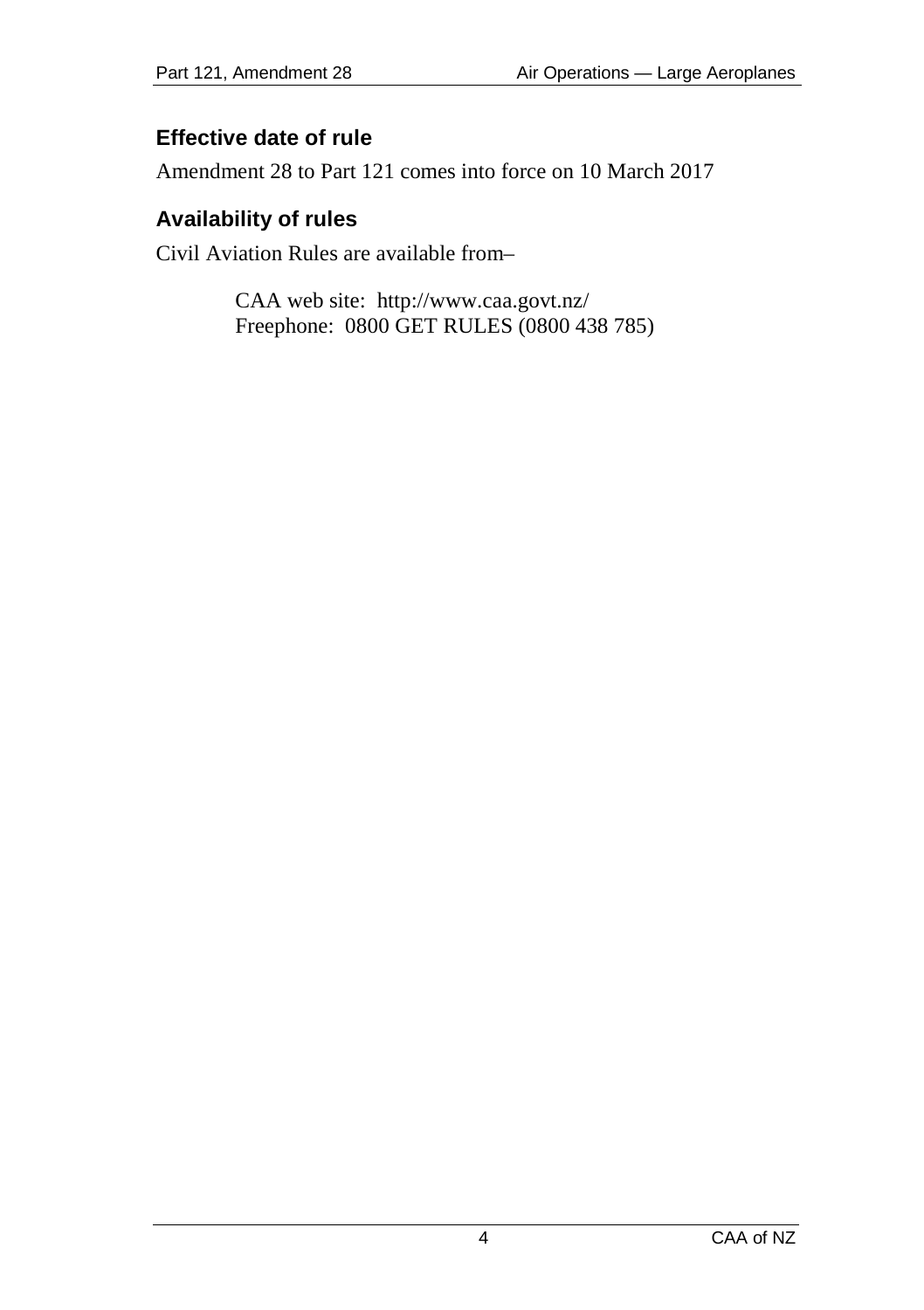# <span id="page-4-0"></span>**Part 121 Air Operations – Large Aeroplanes**

*Replace rule 121.573 with the following rule:*

### <span id="page-4-1"></span>**121.573 Flight attendant training programme**

A holder of an air operator certificate must ensure that the crew member training programme required by rule 121.553 for flight attendants addresses at least the following—

- (1) the authority structure of the aeroplane crew members:
- (2) training on human factors and crew resource management as may be applicable to the tasks assigned to the flight attendant position:
- (3) crew member assignments, functions, and responsibilities during emergency situations:
- (4) procedures for passenger handling, including emergency procedures and procedures to be followed in dealing with special classes of passengers according to the certificate holder's exposition:
- (5) the briefing of passengers:
- (6) the location and operation of emergency equipment available for use by flight attendants or other crew members:
- (7) the correct use of cabin equipment and controls:
- (8) the location and use of oxygen equipment:
- (9) the location and use of all normal and emergency exits, including evacuation slides and escape ropes:
- (10) cabin health and first aid in accordance with ICAO Doc 10002 *Cabin Crew Safety Training Manual*, Chapter 9:
- (11) the certificate holder's documentation and procedures:
- (12) applicable Civil Aviation Rules and supporting documentation.